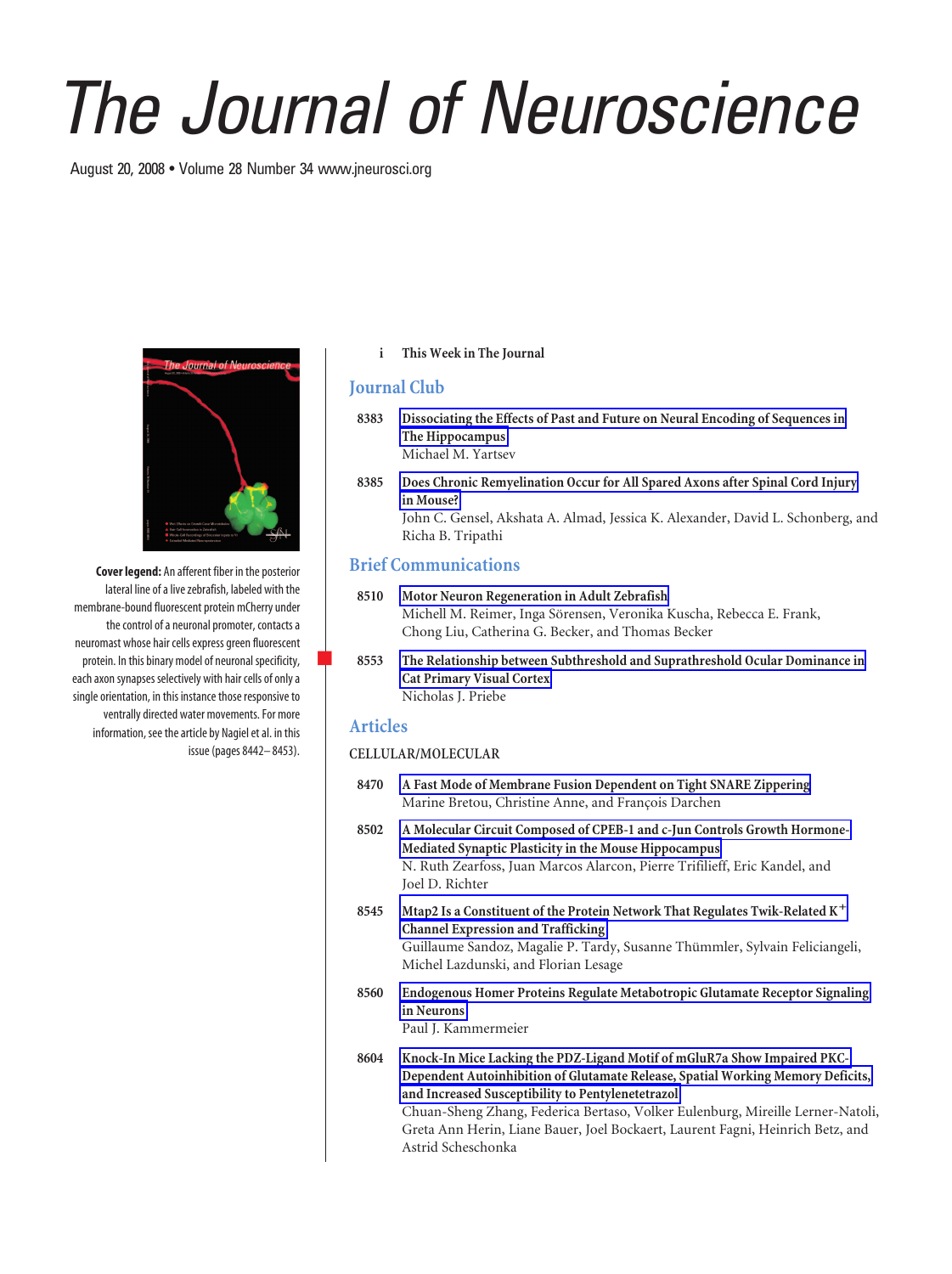| 8635 | Downregulation of Dendritic $I_h$ in CA1 Pyramidal Neurons after LTP<br>Emilie Campanac, Gaël Daoudal, Norbert Ankri, and Dominique Debanne                                                                                                                                                                                                                                                  |
|------|----------------------------------------------------------------------------------------------------------------------------------------------------------------------------------------------------------------------------------------------------------------------------------------------------------------------------------------------------------------------------------------------|
| 8644 | Wnt Regulates Axon Behavior through Changes in Microtubule Growth<br>Directionality: A New Role for Adenomatous Polyposis Coli<br>Silvia A. Purro, Lorenza Ciani, Monica Hoyos-Flight, Eleanna Stamatakou,<br>Eliza Siomou, and Patricia C. Salinas                                                                                                                                          |
|      | DEVELOPMENT/PLASTICITY/REPAIR                                                                                                                                                                                                                                                                                                                                                                |
| 8442 | Specificity of Afferent Synapses onto Plane-Polarized Hair Cells in the Posterior<br>Lateral Line of the Zebrafish<br>Aaron Nagiel, Daniel Andor-Ardó, and A. J. Hudspeth                                                                                                                                                                                                                    |
| 8615 | A Mechanism Distinct from Highwire for the Drosophila Ubiquitin Conjugase<br><b>Bendless in Synaptic Growth and Maturation</b><br>Smitha B. Uthaman, Tanja A. Godenschwege, and Rodney K. Murphey                                                                                                                                                                                            |
|      | BEHAVIORAL/SYSTEMS/COGNITIVE                                                                                                                                                                                                                                                                                                                                                                 |
| 8387 | Dissociable Roles for Cortical and Subcortical Structures in Memory Retrieval<br>and Acquisition<br>Anna S. Mitchell, Philip G. F. Browning, Charles R. E. Wilson, Mark G. Baxter,<br>and David Gaffan                                                                                                                                                                                       |
| 8397 | Gamma-Band Activity in Human Posterior Parietal Cortex Encodes the Motor Goal<br>during Delayed Prosaccades and Antisaccades<br>Jurrian Van Der Werf, Ole Jensen, Pascal Fries, and W. Pieter Medendorp                                                                                                                                                                                      |
| 8406 | Dissociation between Rewarding and Psychomotor Effects of Opiates: Differential<br>Roles for Glutamate Receptors within Anterior and Posterior Portions of the Ventral<br><b>Tegmental Area</b><br>Maytal Shabat-Simon, Dino Levy, Alon Amir, Moshe Rehavi, and<br>Abraham Zangen                                                                                                            |
| 8417 | Dynamic Premotor-to-Parietal Interactions during Spatial Imagery<br>Alexander T. Sack, Christianne Jacobs, Federico De Martino, Noel Staeren,<br>Rainer Goebel, and Elia Formisano                                                                                                                                                                                                           |
| 8454 | Sleep Deprivation Decreases Binding of $[{}^{11}C]$ Raclopride to Dopamine D <sub>2</sub> /D <sub>3</sub><br>Receptors in the Human Brain<br>Nora D. Volkow, Gene-Jack Wang, Frank Telang, Joanna S. Fowler, Jean Logan,<br>Christopher Wong, Jim Ma, Kith Pradhan, Dardo Tomasi, Peter K. Thanos,<br>Sergi Ferré, and Millard Jayne                                                         |
| 8462 | Dopaminergic $D_1$ and $D_2$ Receptors Are Essential for the Arousal Effect of Modafinil<br>Wei-Min Qu, Zhi-Li Huang, Xin-Hong Xu, Naomi Matsumoto, and<br>Yoshihiro Urade                                                                                                                                                                                                                   |
| 8477 | <b>Structural Plasticity of Circuits in Cortical Neuropil</b><br>Gina Escobar, Tarec Fares, and Armen Stepanyants                                                                                                                                                                                                                                                                            |
| 8539 | Scenes Unseen: The Parahippocampal Cortex Intrinsically Subserves Contextual<br>Associations, Not Scenes or Places Per Se<br>Moshe Bar, Elissa Aminoff, and Daniel L. Schacter                                                                                                                                                                                                               |
| 8568 | cGMP Produced by NO-Sensitive Guanylyl Cyclase Essentially Contributes to<br>Inflammatory and Neuropathic Pain by Using Targets Different from cGMP-<br>Dependent Protein Kinase I<br>Achim Schmidtko, Wei Gao, Peter König, Sandra Heine, Roberto Motterlini,<br>Peter Ruth, Jens Schlossmann, Doris Koesling, Ellen Niederberger,<br>Irmgard Tegeder, Andreas Friebe, and Gerd Geisslinger |